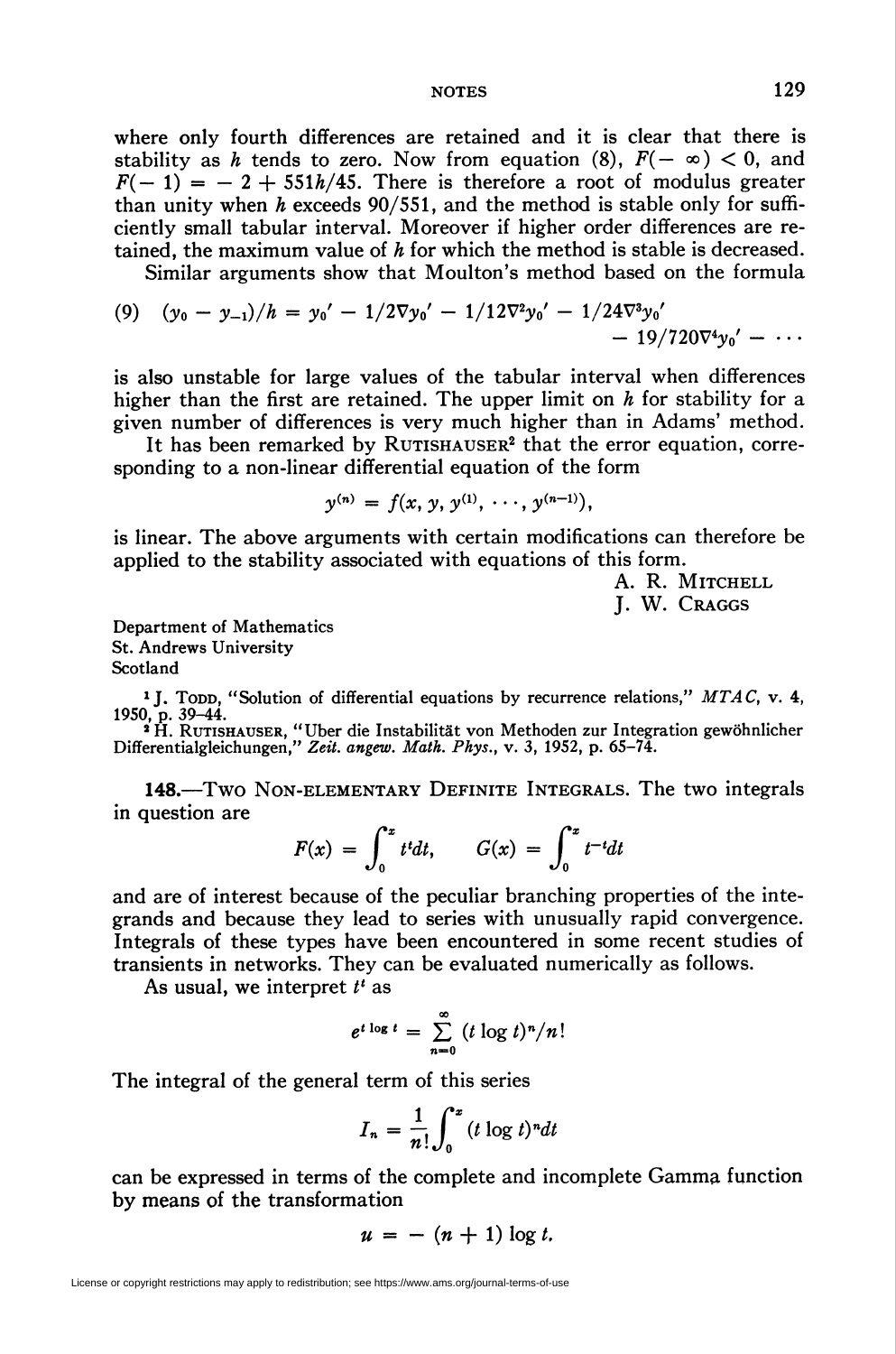130 NOTES

In fact

$$
(-1)^{n}(n+1)^{n+1}I_{n}=1-\frac{\Gamma_{y}(n+1)}{\Gamma(n+1)}
$$

where

$$
\Gamma_{\nu}(n+1) = \int_0^{\nu} e^{-u} u^n du
$$

 $y = -(n + 1) \log x$ .

and

However, since available tables<sup>1</sup> of the incomplete Gamma function are not convenient for this application, it was decided to use a direct evaluation of the series.

The integral for  $I_n$  can be expressed as a sum of  $n + 1$  terms as follows:<sup>2</sup>

$$
I_n = x^{n+1} \sum_{r=0}^{n} \frac{(-1)^r (\log x)^{n-r}}{(n+1)^{r+1}(n-r)!}
$$

Summing over  $n$  and collecting the coefficient of each power of log  $x$  we obtain the double series

$$
F(x) = \sum_{n=0}^{\infty} I_n = \sum_{r=0}^{\infty} (\log x)^r / r! \sum_{s=1}^{\infty} (-1)^{s+1} x^{s+r} (s+r)^{-s}.
$$

Similarly

$$
G(x) = \sum_{n=0}^{\infty} (-1)^n I_n = \sum_{r=0}^{\infty} (-1)^r (\log x)^r / r! \sum_{s=1}^{\infty} x^{s+r} (s+r)^{-s}.
$$

When  $x = 1$  we have the unusually rapidly converging series

 $fF(1) = 1 - 2^{-2} + 3^{-3} - 4^{-4} + \cdots,$  $G(1) = 1 + 2^{-2} + 3^{-3} + 4^{-4} +$ 

The following values of  $F(x)$  and  $G(x)$  were computed to 10D by the above double series and checked by numerical integration using tables of fractional powers.3 Values have been rounded off to 8D. Most of the calculation was made by Mrs. Joan M. Clay.

| $\boldsymbol{x}$  | F(x)        | G(x)             |
|-------------------|-------------|------------------|
| 0                 | 0.0000 0000 | 0.0000 0000      |
| $\cdot$           | 0.0870 9546 | 0.1152 6443      |
| $\cdot$           | 0.1625 6731 | 0.2478 5617      |
| $\cdot$ 3         | 0.2334 0100 | 0.3890 5018      |
| $\cdot$ 4         | 0.3027 3442 | 0.5332 8125      |
| $\overline{.5}$   | 0.3726 1486 | 0.6763 8768      |
| .6                | 0.4446 5226 | 0.8152 2316      |
| $\cdot$ 7         | 0.5202 8866 | 0.9474 7031      |
| $\boldsymbol{.8}$ | 0.6009 4326 | 1.0715 0820      |
| $\cdot$           | 0.6881 0902 | 1.1862 9918      |
| 1.0               | 0.7834 3051 | 1.2912 8600      |
|                   |             | M. S. CORRINGTON |

Radio Corporation of America Camden, N. J.

License or copyright restrictions may apply to redistribution; see https://www.ams.org/journal-terms-of-use